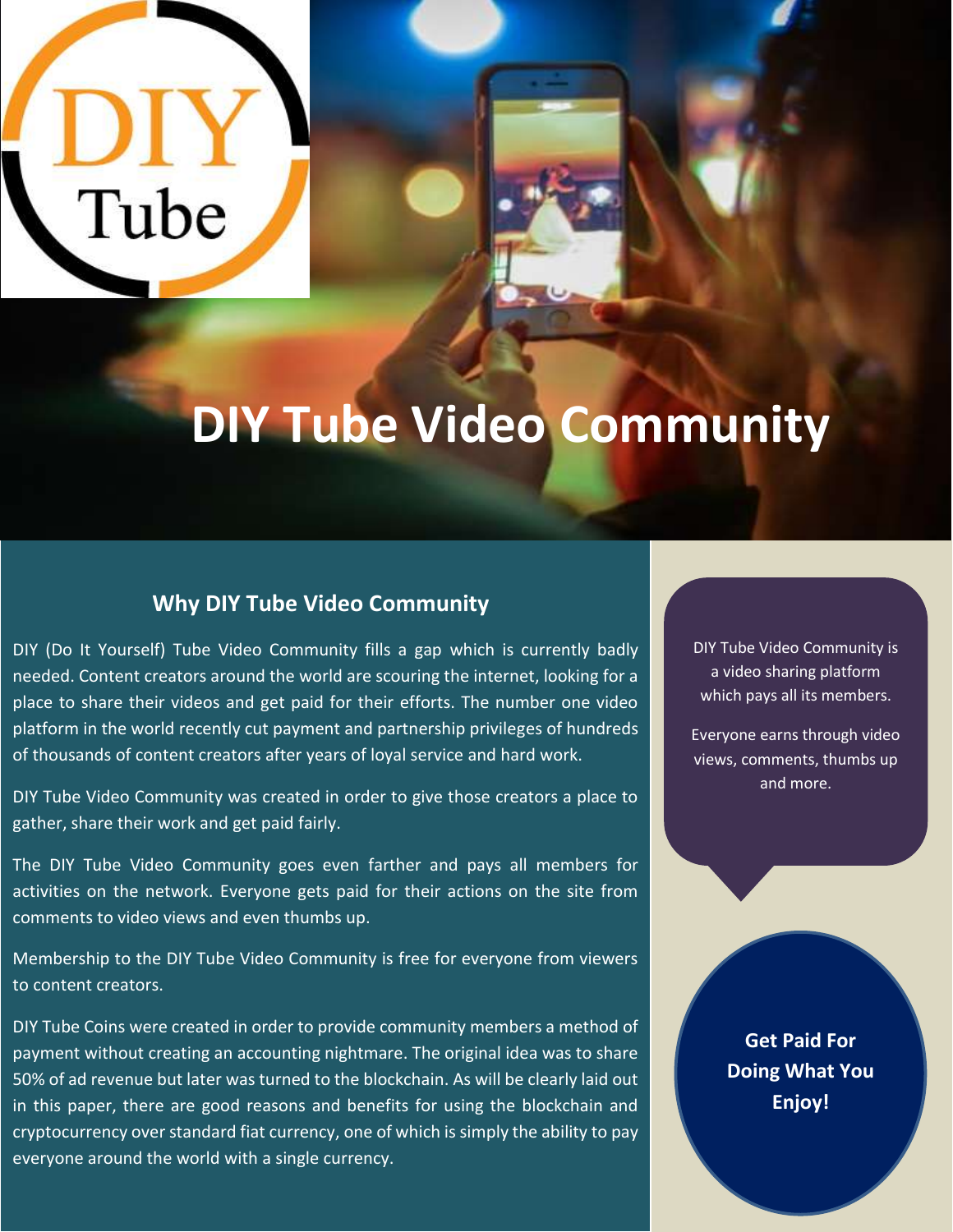### **How it all began**

The idea of making new video sharing community came about in November of 2017 when I sensed that a certain popular video sharing platform was going to slowly start to self-destruct. This video platform was my main source of income and that income had already been diminishing during the past two years.

I figured their time was coming to an end eventually. However, I had invested 6 years of my life full time into making videos for this site, and I did not want to lose all that work for nothing.

So I came up with the idea of DIY Tube Video sharing site. This, at first, was going be a backup of my videos and all those years of hard work. But the idea of revenue sharing and making my own community soon came into my mind and I put that into the plans. The original idea was to sell ads on the video site and share 50% of advertising income with content creators, after expenses.

But I soon learned that in order to get video ads on your website you need to have a lot of traffic and time behind you. I did not have the funds or the time to play around and wait for advertisers.

I was already into cryptocurrency due to mining altcoins, running a few graphics cards in hopes of paying the bills while my income kept diminishing on the dying video sharing site. The idea really solidified when I opened up a shared mining business with people. Anyone who wanted to get into cryptocurrency but had no knowledge could buy a graphics card and send it to me. I run the mining rig and we split the profits 50/50. This has been a huge hit.

Meanwhile the large video sharing site I had spent my years working for was further reducing payment to content creators. Then they announced that they would totally cut the pay to tens of thousands of creators. This was a slap in the face to many people. My original thoughts that this site would eventually selfdestruct were becoming a reality.

I decided to create my own cryptocurrency and blockchain for use in rewarding content creators and members of DIY Tube Video Community for their activities.

But how to integrate a coin into a video sharing platform?

Not long after, I had a business plan in place and got things rolling. DIY Tube Video Community site starting taking shape with plans to pay content creators in cryptocurrency for their work. I got a team together and we worked on the video platform to ensure that our business would have a good backbone. Work on DIY Tube Video Community has taken nearly two years to complete but now DIY Tube is rock solid and stable.

We put the utility of the DIY Tube Coin first and the creation of the coin and the blockchain second. This is rare in the cryptocurrency community and shows that we mean business and we are here to stay.

In October, 2019 the DIY Tube blockchain and DIY Tube Coin (DIYT) will be live. We set a total number of 500,000,000 coins for the blockchain. We chose this number after careful study of the top coins listed on the exchanges, their values and their total circulation. The blockchain will be open to POW miners and POS master nodes for the first four years, switching to POS wallet holders and master nodes.

The idea is to have enough coins to run the DIY Tube Video platform but yet not dilute the market with too many coins. Content creators will receive something of real value for their work on the site while miners and master node holders will be rewarded for their contribution to a stable blockchain.

The DIY Tube team has now grown to include members from around the world. We have financial support, developers, beta testers and more.

### **DIY Tube Video Community**

The DIY Tube Video community is a video sharing platform which pays members in cryptocurrency. DIY Tube Coins will be given to content creators based on video views and interaction with their videos. But we wanted everyone to get a piece of the pie, so those who comment will also be paid for their time. And to increase income, thumbs up and thumbs down will be figured into the total earnings as well.

Channel owners (content creators) upload their video content and attract viewers to their channel.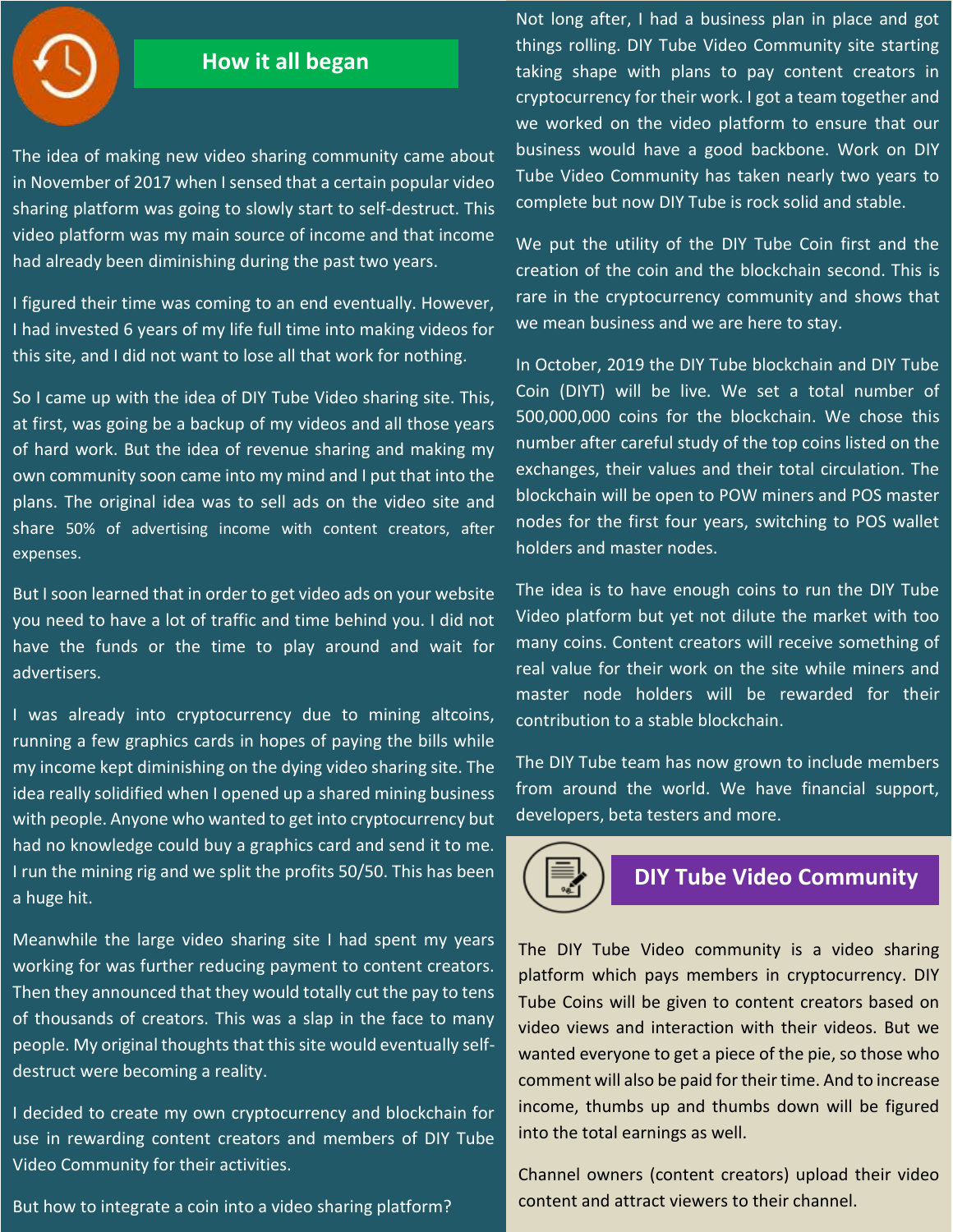Content creators get paid every 24 hours based on the number of video views and the percentage of minutes watched per video. Thumbs up are also counted toward their pay.

Commenters get paid based on the number of comments they make each day plus the number of thumbs up they receive.

Channel owners can promote their channel by paying with DIY Tube Coins. They can choose to promote their channel for a day, week or month at a time. Channel owners can also promote a video in the same way.

At this point DIY Tube Coin has real value. Content creators and commenters earn DIY Tube Coins for their interaction in the community. They can reinvest those coins back into the community to promote their work.

Advertisers can purchase DIY Tube Coins and use these coins to pay for advertising on the video community site.



### **What is DIY Tube Coin?**

DIY Tube Coin is a form of cryptocurrency which is paid to people **For the Community of processing minimally** for interacting on DIY Tube Video Community site.



Video creators are paid DIY Tube Coins (DIYT) for minutes played and interaction with their videos. Commenters are paid based on the popularity of their comments. Everyone earns DIY Tube Coins in the DIY Tube Video Community. Payments are made every 24 hours. Make a comment today and see your earnings grow tomorrow.

DIY Tube Coins (DIYT) can be used inside the DIY Tube Video Community for perks and upgrades on the site. Coins can be used to promote your video or channel onto the homepage.

DIYT can be traded or given to other members as a tip or as a thank you for a shout out video. Soon it will be possible to trade DIYT Coins for merchandise inside the DIY Tube Video Community. Also planned is the ability to purchase DIYT Coins for use inside the community. This will allow members to either earn their DIYT or, if they prefer not to wait, purchase coins to be used for perks and upgrades inside DIY Tube.

Soon, DIY Tube Coins will be able to be traded out of the DIY Tube Video Community onto our own DIY Tube blockchain. Once the blockchain is completed members will be able to buy/sell/trade DIYT Coins on coin exchanges.



## Why is DIY Tube Coin Needed?

DIY Tube Coin is necessary in order to allow for a borderless payments system to content creators around the World, without the need for the expense of bank transfer fees, bank exchange fees and the accounting nightmare associated with paying members in fiat currency.

Originally DIY Tube Video Community was going to use a revenue sharing plan like YouTube, with a 50/50 split of all ad revenue generated on the site. But this would require a huge accounting team along with added expenses, which would reduce the amount that we could share with our content creators.

To pay content creators in their various countries, DIY Tube would have to first find a bank which would allow millions of transactions a month. Then DIY Tube would have to pay the millions of direct deposit or wire fees. There would be exchange fees on top of this to trade USD into the home currency of the content creator. Then there would be the accounting nightmare of sending out tax forms at the end of the year in each country's language and official tax forms. All of this would require a huge office complex with hundreds, or even thousands, of employees just to send out payments each month. DIY Tube Coin removes all of these barriers and allows us to pay members for their activities on DIY Tube Video Community platform with no cost to DIY Tube or the content creators.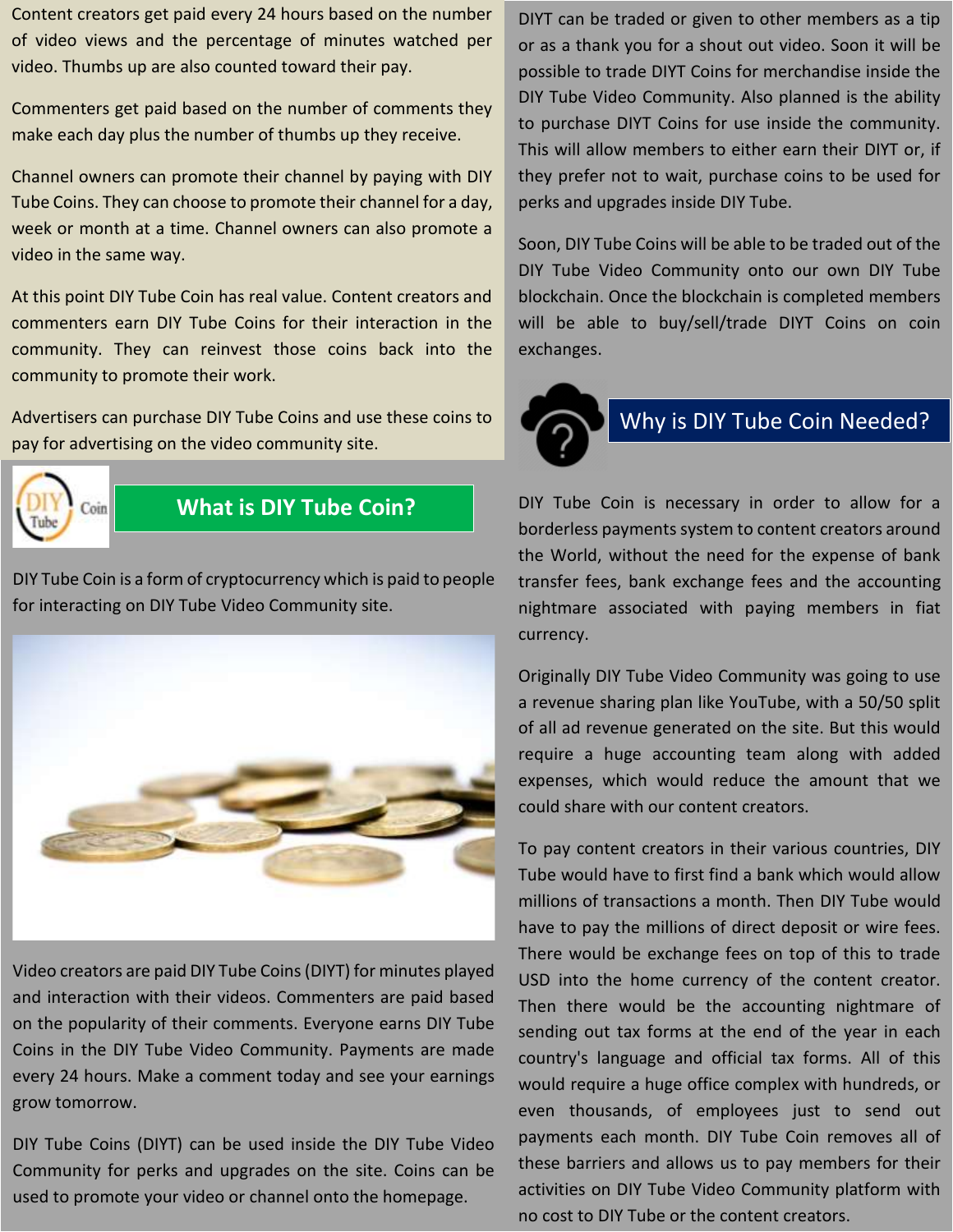

### **DIY Tube Coin and the Blockchain**

- ❖ Coin Name: DIY Tube Coin
- ❖ Coin Symbol: DIYT
- Coin Decimals: 8
- ❖ Coin Supply: Max 500 Million DIYT
- Coin Mining: POW/POS/Master node
- ❖ Block Reward: 50 DIYT
- ❖ Block Time: 2 Minutes
- 1st Year Rewards: Miners (POW) 30%, Master nodes (POS) 70%
- 2nd Year Rewards: Miners (POW) 35%, Master nodes (POS) 65%
- 3rd Year Rewards: Miners (POW) 40%, Master nodes (POS) 60%
- 4th Year Rewards: Miners (POW) 40%, Master nodes (POS) 60%

After Year 4, POW Mining Ends. We Enter Wallet and Master node POS Only.

5th Year on Rewards: Holder Wallets 40%, Master nodes 60%

Block Rewards Halve Every Four Years.

Master nodes Require 40,000 DIYT. Wallet Holders Require Min 10,000 DIYT

Estimated Blockchain Launch Date: Oct 10, 2019

No developers fees. No blockchain fees. No transaction fees.



The DIY Tube team will mint 5 million coins on the first block. Immediately after the first block, the blockchain will be released to the public to allow for fair mining. 1 million DIYT are necessary to pay existing members of the DIY Tube Video Community for their earnings over the past two years. 4 Million DIYT will be used as a fund raiser in the sale of master nodes.

There will be only four original master nodes to ensure a stable blockchain in the beginning. One each for the top three partners and one for the DIY Tube Video Community rewards wallet. The issue of 40K DIYT each is the only reward to the founding partners. The rest of the 4 million coins are to be sold entirely to master node holders to ensure fair distribution of block mining rewards. Proceeds from this sale will be used for further development of the DIY Tube Video Community and its blockchain.

The master node for the DIY Tube Video Community will collect rewards for payment to members in the DIY Tube Video Community for their video views and activities on the website.



### **Is DIY Tube Coin a Security?**

DIY Tube Coin is not a security. DIY Tube Coin is a utility coin which is intended to be used inside the DIY Tube Video Community websites. Functions for which DIYT Coins can be used are the following:

- ❖ Promoting your video or channel onto the homepage to gain views and subscribers
- $\triangleleft$  The sale of advertising space
- $\triangleleft$  Sending a tip to other members
- ❖ Supporting your favorite content creator
- ❖ Paying for a shout out or video

Soon there will be other uses for DIY Tube Coins inside the DIY Tube Video Community websites. Some of the plans are for a store where members can spend their DIYT Coins for merchandise; and a donation based platform for viewers to support and donate DIYT Coins to their favorite content creators.

Master node holders are rewarded for their support of the DIY Tube blockchain. Holding a master node is not an investment or a security.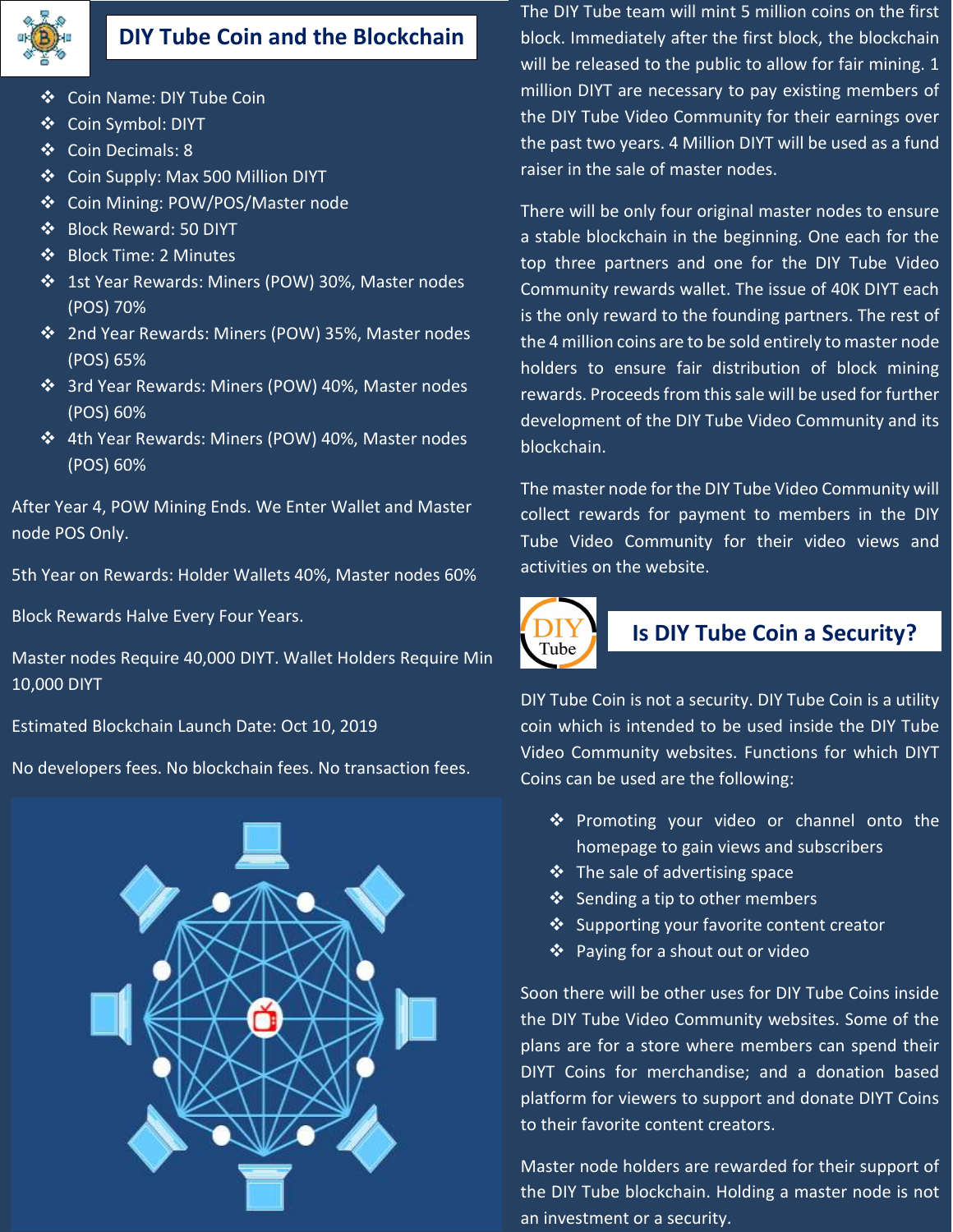A member simply saves up enough DIY Tube Coins to enable them to run a masternode. This is also known as Proof of Stake (POS). For their support of the DIY Tube blockchain, masternode holders are rewarded with a portion of each block reward.

### **Initial Value of DIY Tube Coins & Reasons behind That Value**

We are placing a value of \$0.10 US on each DIY Tube Coin from day one because we want to give content creators real value for their work. We did not want to over value the coin resulting in no sales of masternodes, but we did not want to under value the coin making it worthless.

Because the coin will be used as payment for video views and comments, the value of 10 cents US was chosen based on popular video sharing platforms and their revenue sharing policies.

### **Internal Virtual Wallet and Its Advantages**

There are two types of DIY Tube Coins in use. One is a virtual coin inside the DIY Tube Video Community and the other is the real DIYT running on our own blockchain. This gives us an extra level of security and protection from hackers and it provides community members with a non-taxable event until they bring their virtual coins out onto the blockchain. (NOTE: The claim of a non-taxable event can vary by country and can change with time).

The first level of protection is due to the virtual coin running on PHP and a MySQL database. In the rare event of a successful hacking attack, data can be simply restored from a previous database backup. The virtual coin is stored in a virtual wallet inside the database. Commonly used methods to prevent SQL injection attacks protect the virtual coin wallets.

Every member who creates a new account automatically receives a virtual wallet inside the platform. Payments are made each pay period directly to this virtual wallet. Members can buy, sell, trade, donate or spend their virtual currency inside the DIY Tube Community. At this point everything is virtual but has an equivalent value outside the community in the form of real DIYT Coins on the blockchain.

The first taxable event (see note above) comes when a community member trades their virtual coin inside the system for a real DIY Tube Coin on the blockchain. An internal market will be available to allow members to trade their virtual coins for real DIY Tube Coins.

This can be somewhat compared to popular online role playing platforms where a person can use real world currency to purchase in game perks. The person can do whatever he/she wants inside the game with those perks. It remains a virtual reality and non-taxable until that person sells items back into the real world for fiat currency.

Once virtual DIY Tube Coins are traded for blockchain based DIY Tube Coins, a person must record this transaction for tax purposes if their country requires such reporting. Now the DIYT Coins can be exchanged or sold on the open market and coin exchanges.

Let us take an example of a possible scenario inside the DIY Tube Video Community. A member receives 100 DIY Tube Coins for activities inside the community such as video views or commenting. This person receives another 20 coins as a donation from another member. Now the person has 120 DIYT. Let's say the person spends 40 DIYT to promote a video and get more exposure. Now the person has 80 virtual DIY Tube Coins.

Now let's say this person goes onto the internal market and trades the 80 virtual DIY Tube Coins for blockchain based DIYT. At this point, the 80 virtual coins are returned to the community wallet (pool). Outside, on the blockchain, 80 real DIY Tube Coins are placed into the member's wallet and can be used in the real world.

The system works in reverse quite the same way. An example is if a person buys DIY Tube Coins on the open market. This person wants to use the coins inside the community. This person can exchange the real world DIYT Coins for virtual coins inside the community. In this case, though, the real blockchain based DIY Tube coins will return to the wallet holding the coin pool. Inside the DIY Tube Community the same amount of virtual coins are removed from the internal database driven coin pool and added to the person's wallet to be used inside the community.

The trading of DIY Tube Coins into, and out from, the virtual wallet will be as simple as a few mouse clicks. This will enable everyone to use DIY Tube Coins from the crypto expert to the novice.

Using an internal virtual wallet not only reduces real world paperwork but it also reduces the number of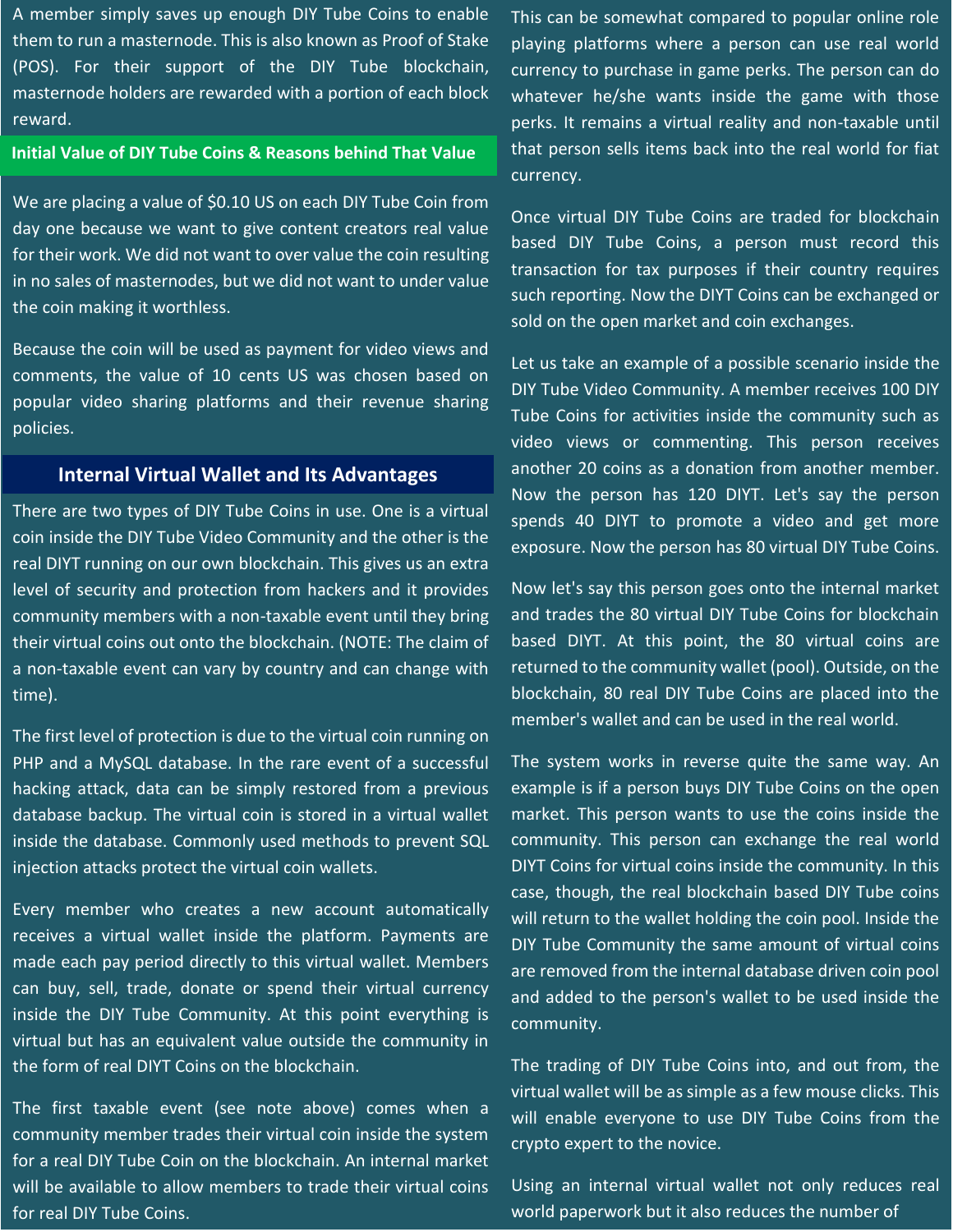taxable events for community members and the DIY Tube team. Inside the community, when using virtual coins there are no taxable events generated. This removes the need for an accounting team working for DIY Tube. This reduces overall costs to the DIY Tube team and increases the amount of revenue that can be used to keep the system going.

NOTE: DIY Tube Video Community will operate within the limits of the laws set forth in the country in which it operates. Local and Federal laws and regulations often change and therefore amendments to the statements and workings of the DIY Tube Community may follow as necessary. The DIY Tube team will remain in compliance with all local and Federal tax laws and regulations.

### **Payment Schedule and DIY Tube Payment Algorithms**

Our payment schedule will be open and transparent from the beginning. Payments will be based on the following at a value of 10 cents US per coin:

100 comments = 1 DIY Tube Coin

100 thumbs up = 1 DIY Tube Coin

1,000 video views = 10 DIY Tube Coins

### **Comments**

Comments must be at least 5 words in length to qualify. Comment size, copy/paste and spamming will be checked by computer software to prevent cheating the system. A community reporting system will also be used.

### **Thumbs Up/Down**

Thumbs up on comments and videos will be counted toward payouts. Thumbs up minus thumbs down will be calculated for each channel and payments in DIY Tube Coins will be made accordingly. To prevent abuse and self-voting or down voting abuse, computer software and community involvement will be used.

### **Video Views**

Video views divided by the percentage of each video watched will be used to calculate payments made. For example, a 10 minute video is watched 1,000 times but only 70% of the video was watched on average. The earnings for this video will be 7 DIY Tube Coins

The potential for earnings is high when you consider a quite attainable monthly video view rate of 1 million views. This makes for a potential monthly payout of 10,000 DIY Tube Coins. With an initial value of \$1,000 USD this is a fair payment. As DIY Tube Coins increase in value, the earnings potential for each member of the community will increase as well.

Payments are made every 24 hours for activities inside DIY Tube Video Community. Virtual payments have already been running for over a year. These are a sort of IOU, waiting for the blockchain to be completed and DIYT Coins to become available for trade on Oct 10, 2019.

### **Member Payments Adjusted For Changes in Coin Value**

In order to retain enough DIYT Coins in circulation for the community, payment must be capped at \$10 equivalent value of DIYT Coins per 1,000 video views. This is more than twice the payment of any other comparable site out there. Comments and thumbs up remain at their relative value as shown below. When DIYT Coins value increase above \$1 each, payments will be made in fractions of coins equivalent to \$10 max per 1,000 video views. If this was not put into place the community would quickly run out of coins and the entire system would come to a halt.

Payment examples at \$1 USD value per coin:

- $\geq 100$  comments = 0.1 DIYT
- $\geqslant$  100 thumbs up = 0.1 DIYT
- $\geq 1,000$  video views = 10 DIYT

As you can see from the example above, the earnings in DIYT Coin quantity remains the same for video views at \$1 per coin in value. Only the comments and thumbs up quantities change.

Examples at \$10 USD value per coin:

- $\geq 100$  comments = 0.01 DIYT
- $\geqslant$  100 thumbs up = 0.01 DIYT
- $\geq 1,000$  video views = 1 DIYT = \$10 cap value

Examples at \$100 USD value per coin:

- $\geq 100$  comments = 0.001 DIYT
- $\geqslant$  100 thumbs up = 0.001 DIYT
- $\geq 1,000$  video views = 0.1 DIYT = \$10 cap value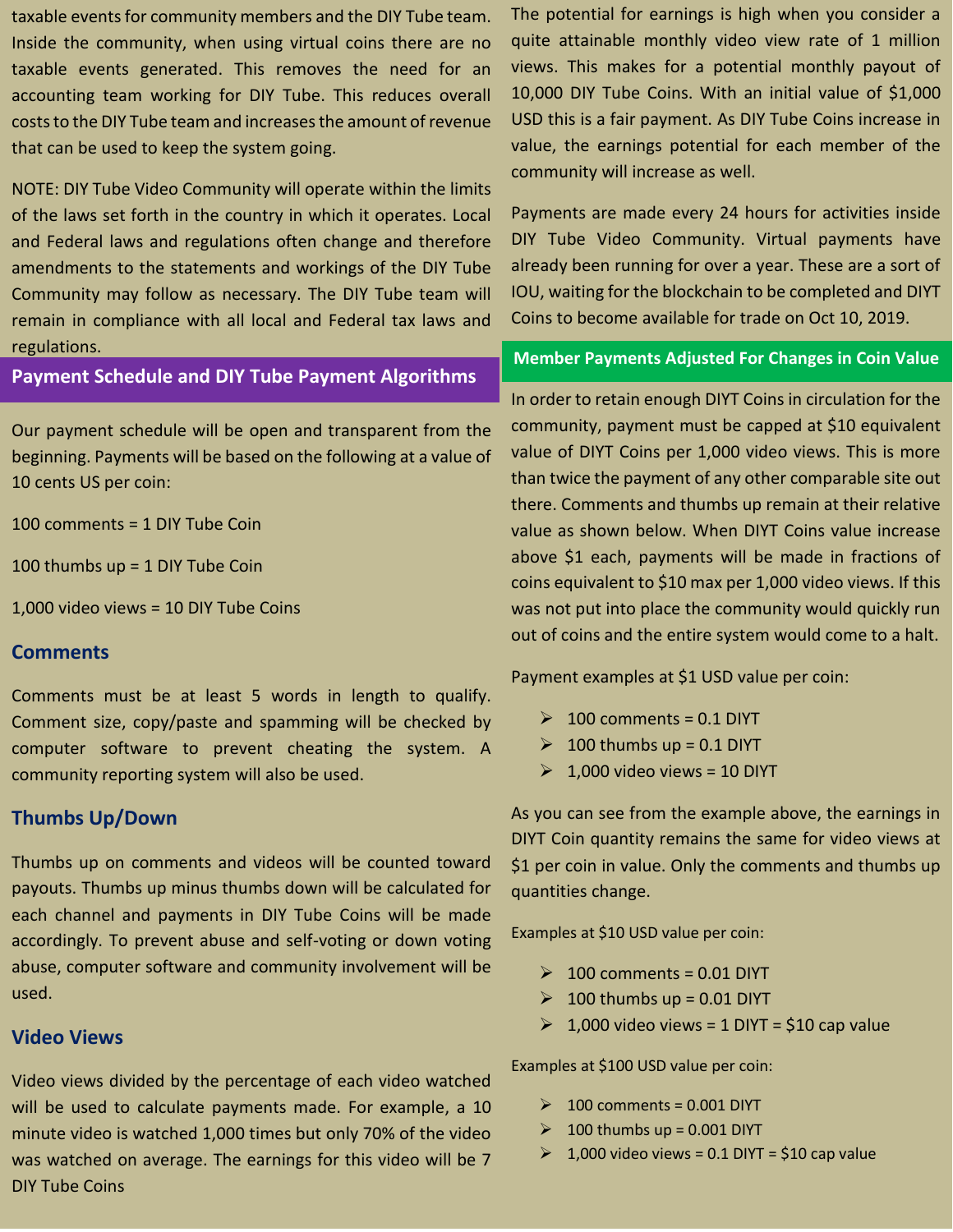Community members' coins will continue to increase in value per coin along with the value on the open market, thereby spreading the wealth.

Our payment algorithm will remain as set forth in this white paper regardless of the future value of DIY Tube Coins. This will increase community involvement and the desire to spread the word in order to grow the community, the value of DIY Tube Coins and the earnings of community members.

### **Preventing Abuse of the System**

Based on the founder's experiences on various platforms through the years, many faults have been discovered which will be prevented in the DIY Tube Video Community. Spam, copy/paste, harassment, plagiarism, parody films and other forms of abuse will be prevented by computer software and community member involvement.

Computer software will be in place to search for copy and paste fraud in order to receive higher payouts. Comments must be unique and fitting to the discussion at hand. Fraudulent, unfitting or copy and paste comments will be flagged and will not receive a payout at the end of a pay period. Such comments are not beneficial to the community and will receive no rewards.

To prevent the abuse of thumbs up or down, software will be in place to watch for patterns.

Based on experience on other platforms, thumbs down abuse can run rampant and can harm the victim's ranking or earnings in the community. DIY Tube Video Community will not allow such abuse. A limit of 5 thumbs down per day will be allotted to each member to allow them to show true dislike for a comment or video. Any member requiring more than 5 thumbs down in a given day is most likely displaying trollish behavior or abuse (see note below on trolls).

To prevent members from creating multiple channels and bots to thumb up their comments or videos in order to cheat the system, thereby increasing their payouts, a limit of 20 thumbs up per day will be allotted to each member. The DIY Tube team feels that this is a fair number of thumbs up per day based on long term, first-hand experience on other platforms.

At a set time every 24 hours the thumbs up and thumbs down allotment will be reset for each member of the community.

Members are allowed to have multiple channels in order to share different types of content on each channel.

This is acceptable and even supported by our team. The creation of multiple channels for the purpose of abusing the system or causing harm to others is forbidden and will be prevented.

Any channel that is created with the sole intent of trolling or harming others will be suspended without notice or warning. Actions of this type are not tolerated on the DIY Tube Video Community. When a channel is suspended, the account is frozen and all future payments are ended until either the channel is made active again or closed.

A channel may be suspended temporarily if a member has been warned multiple times and continues to show the same behavior. Suspended channels no longer receive rewards and their virtual wallet is frozen. A channel which is permanently closed forfeits all earnings and their virtual wallet contents are returned to the community pool. This is a severe, worst case scenario and will not often occur. Note, wallets on the blockchain are permanent and decentralized. A channel owner's blockchain wallet contents will remain regardless what happens inside DIY Tube and the virtual wallets.

Temporary suspension of a channel may occur if a community member is found in violation of any number of the regulations listed on this white paper and has been repeatedly warned as detailed below.

A member may be warned for spam, copy/paste, plagiarism and the like, up to three times before their channel is suspended for a period of time. Depending on the severity of the member's actions, the channel may be reactivated after some time. If the member is found repeating the same offenses, their channel will be permanently shut down and all virtual wallet contents returned to the pool.

Members found to be openly harassing other members or exhibiting clear trollish behavior will have their accounts suspended after one to three warnings depending on the circumstances. There are some trolls known as career trolls and they are known in other communities as such. These will be quickly shut down each time they attempt to create a new account.